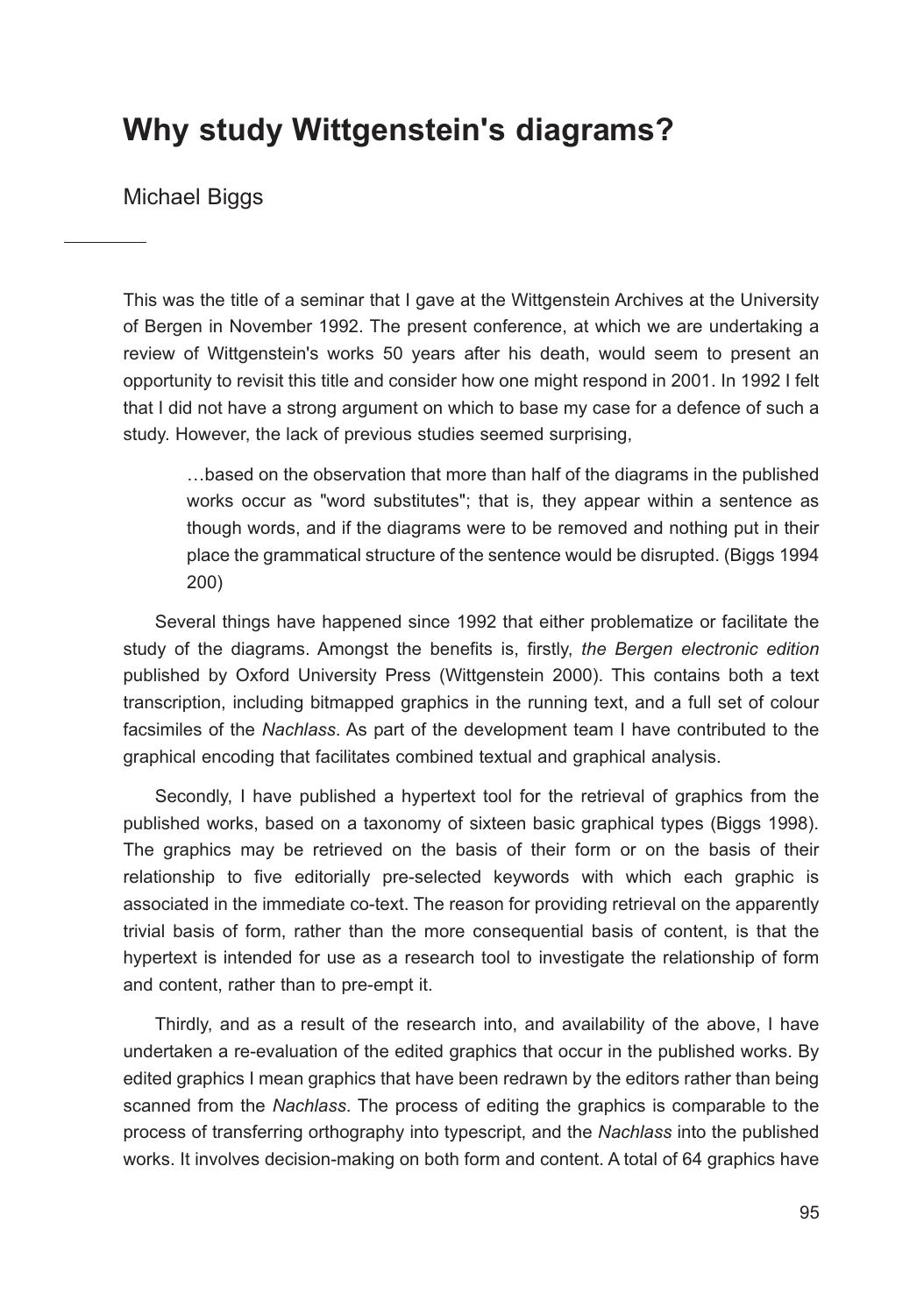been changed with the agreement of the Trustees and are awaiting incorporation into the published corpus. The first example of this graphical revision to be published was *Philosophical Investigations* (1997). In the prefatory note to the so-called "re-issued second edition" I have said that changes have been made on the grounds of "improved legibility, felicity or perspicuity."

There are also problems with the study of the graphics. Although not usually a problem, there are three principal difficulties that can occur during editing: 1) what constitutes a graphic, 2) identifying where in the running text a graphic should occur, (3) is the graphic appropriate in relation to the text as drawn by Wittgenstein? I have discussed problem (1) in an earlier paper at Kirchberg (Biggs 1995). Problem (2) arises because it is Wittgenstein's practice in the Bände to insert a graphic at the beginning of a paragraph and then to wrap the text around it. Unless the text transcription attempts to imitate this page layout, which is not an editorial requirement and is not attempted in the Bergen electronic edition, a decision has to be made about the most effective location of the graphic in the text string. This problem is exacerbated in the notebooks where the structure is even less linear. Finally, (3) there are a few problem cases owing to the limited quality and accuracy of drawing one can expect from Wittgenstein whilst writing. It could be said in some places that Wittgenstein did not draw what he meant. Problems (1) & (2) could be regarded as problems of form while problem (3) could be regarded as a problem of content. The least interventionist editorial approach would seem to be that taken in the Bergen electronic edition, where the graphics are simply scanned and reproduced in monochrome facsimile in the running text. However, this does not in itself solve any of these three problems.

In the case of the published works we have inherited a position in which Wittgenstein's reputation and importance to twentieth century philosophy has been established almost exclusively through posthumously edited works, and the original sources have not hitherto been widely available or consulted. When I discussed the possibility of making changes to the received corpus, G.H. von Wright suggested that any received inaccuracies have not hindered our reception of Wittgenstein's philosophical contribution through the medium of the published works. There is some legitimacy to this objection. One could consider that, like logic, the published work must take care of itself (NB 1). A counter-argument based on the misleading effects of certain graphics would need to be made in order to show that, whilst it might have been sufficient to establish Wittgenstein's reputation as we have it, nonetheless there may be more to be had from a more appropriate representation of the *Nachlass* in the published works (cf. Nedo 1993 84). I shall use the newly available resources above to provide some evidence for this counter-argument.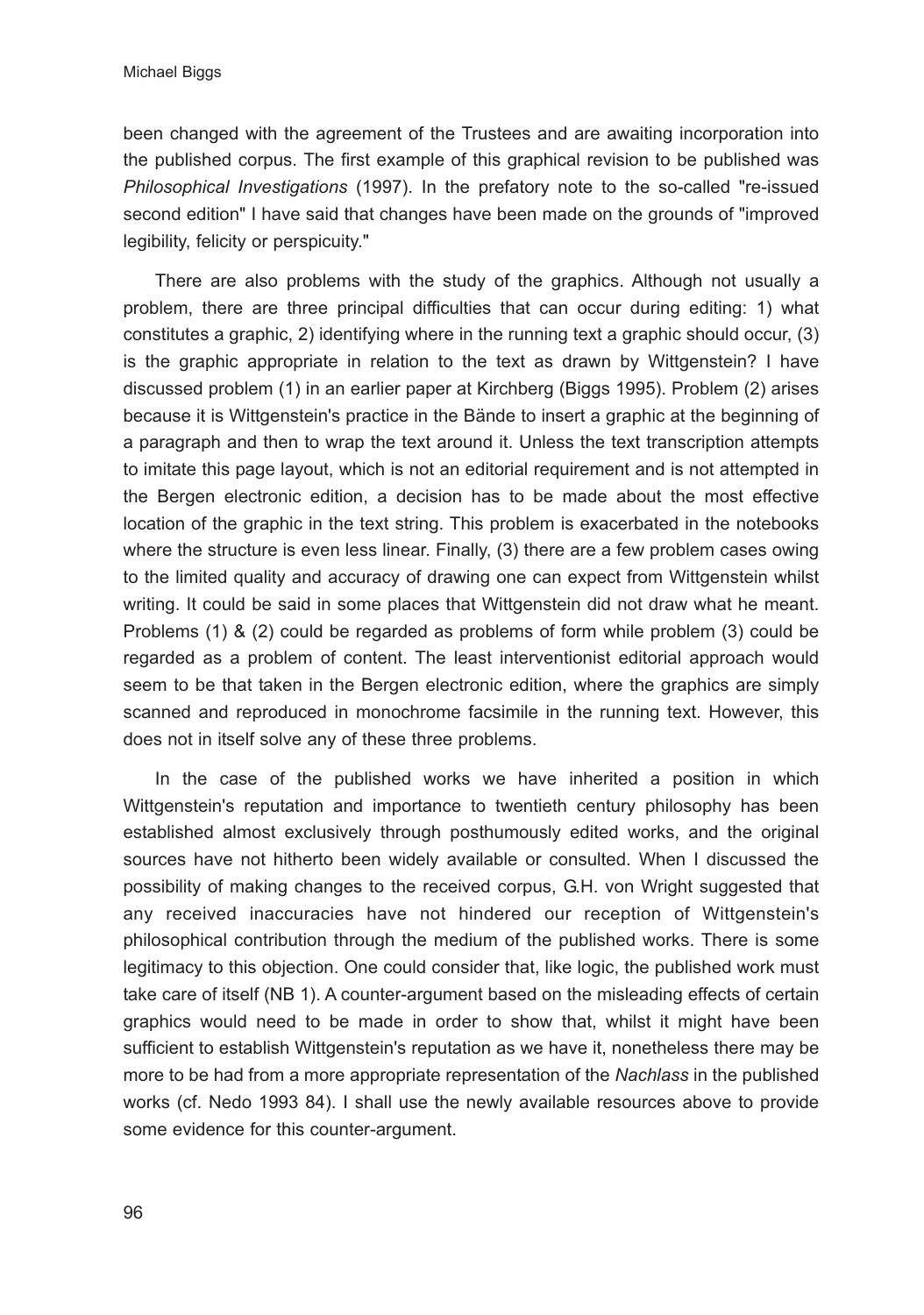We can use this distinction between form and content as a theme through which to investigate Wittgenstein's use of graphics. I will take as an example the "impossible machine". It first appears in MS153a 45v, is copied into MS110 286 on 4 July 1931, and published in PG 194. It was eventually succeeded by the more familiar example of the duck-rabbit in MS130 133, dated between 6 May & 22 July 1946. The "impossible machine" is something that looks as though it can function but in practice it cannot and is an analogy to "something that at first sight looks like a sentence and is not one" (PG 194, cf. PI 214). I would like to draw attention to two factors.

Firstly, a visual analogy is made between the machine and a sentence. We are often aspect-blind to meaninglessness in language. It may be easier for us to understand that a machine may be designed in good faith to have a particular function but for us to discover that when it is put to the test it does not perform as we had intended. Our ability to understand this latter problem may be a consequence of our habit of requiring machines to have functions: we do not tolerate functionless machines. It is Wittgenstein's objection that we are less rigorous in our intolerance of functionless sentences, i.e. when language goes on holiday (PI §38). Secondly, the illustrations of machines are representations of rigid mechanisms. We can calculate the performance of a rigid mechanism from its form alone, without the necessity of seeing it move. When we read these graphics we perform a calculus with which we infer the movement of a rigid body in three-dimensions from a representation in two-dimensions.

The machine analogy is a useful paradigm for Wittgenstein's broader use of graphics. Various machines, within which I include balances, slide rules, and other simple machines as well as reciprocating mechanisms, etc., occur from 1929 onwards. The earliest examples are used in connection with the colour exclusion problem (WWK 64, dated 30 December 1929). This is significant because the colour exclusion problem was Wittgenstein's principal reason for rejecting the philosophy of the *Tractatus*. The problem supplies the grounds for refuting the claim that elementary propositions are independent of one another (TLP 6.3751, RLF 167). The elementary proposition that "this is red" excludes the proposition that "this is green" [at the same time and in the same place]. However, elementary propositions, being independent, cannot be mutually exclusive. These early machine graphics show that colour exclusion is not a matter of experience, but of the mode of representation and hence the logic of our colour concepts, and hence our colour language. MS108 54, PR 112 discusses the "slide rule" machine that makes it impossible to set two measurements at the same time. This shows a match between the logical possibility of the representation and the representamen. Our syntax (WWK 65f.) can be exposed by an alternative graphical, rather than linguistic, representation of events. Because Tractarian objects belong to our mode of representation (WWK 43) they cannot be represented from within that system,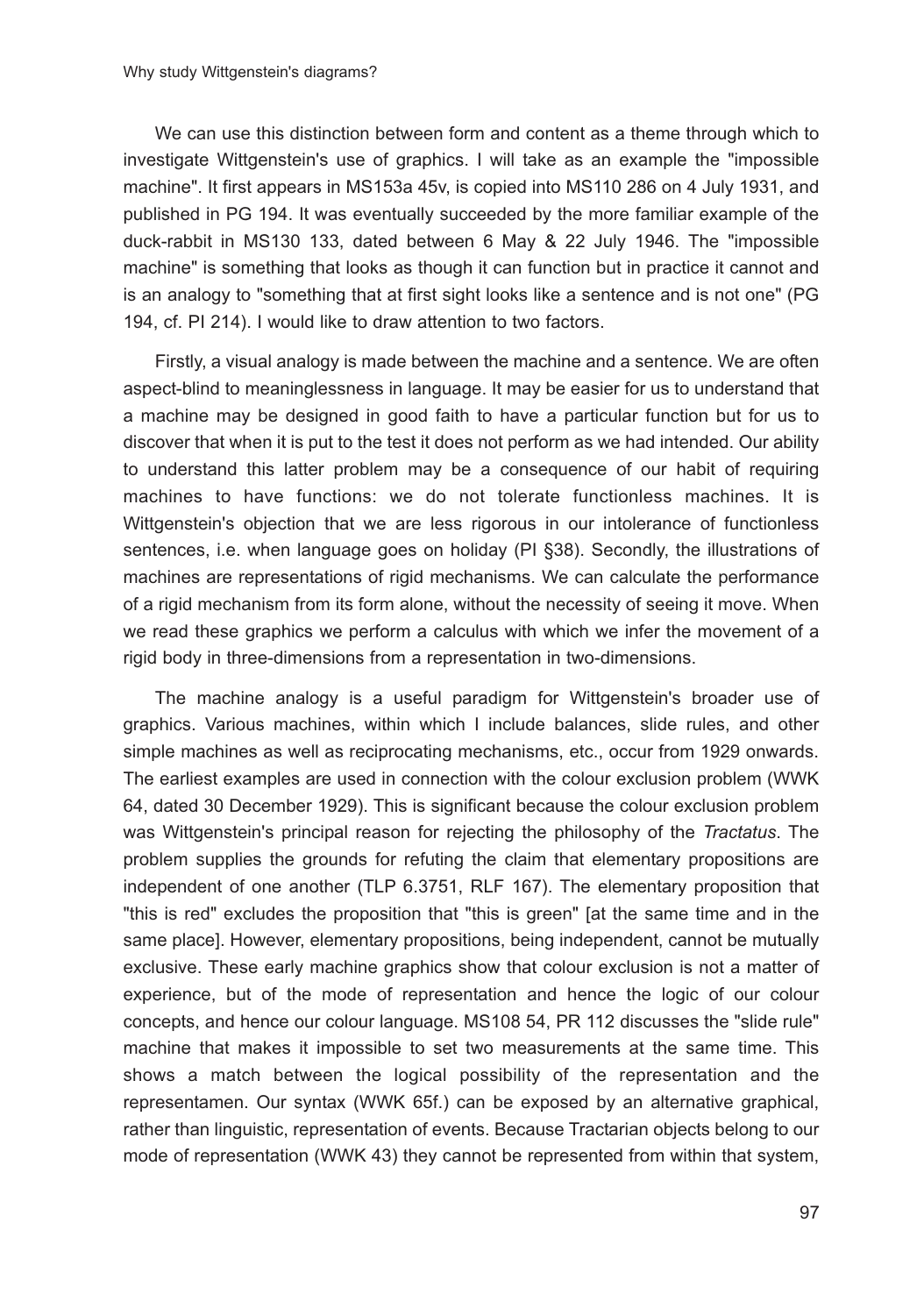hence the rôle of the analogy. It becomes an inference engine for our system of linguistic representation.

There are several occasions in the published works where the graphical construction and hence inferential outcome of a system of objects does not correspond to the meaning of the text. Examples include PR 288 & PG 225 where the movement of the gear wheels is impossible; PG 253 where the ruler cannot be rolled into the various positions without also sliding it; PG 389 where the construction cannot be derived as shown; PG 194 where one reason for non-functionality seems to be the incorrect relative positions of the piston and the crank. Similarly, Nedo's editorial addition of radial lines to the "impossible machine", including a line break suggesting a spatial relationship to the cylinder, (Nedo 1995 325) inadvertently introduces a way in which this machine could function, i.e. as two parallel wheels, one with the cylinder and the other for motion.

Other examples of editorial graphical correction reflect coherence with the *Nachlass*. Such an *übersicht*, as noted in the re-issued second edition of PI, was not possible when the material was first published. For example, Wittgenstein comments on the construction of a spiral and distinguishes between a series of semicircles and a spiral (MS112 29v).

…the spiral is formed from the three semicircles a b c, but the essence of the spiral only comes into existence via the particular manner of their arrangement and therefore a new principle has to be added to the semicircle, in order to let it become a spiral. This comparison is a fairly unfortunate attempt to find the correct/clear representation. (MS112 29v)

"True" spirals therefore need to substituted for PG 301, PR 199, etc., unless attention is to be drawn to examples that seem to be spirals but are not, e.g. PR 241. There is also a connection between the inappropriate use of semicircle-spirals and the general form of the recursive decimal, for which Wittgenstein finds a better mechanical analogy in MS154 86r, MS113 241, PG 430.

In conclusion, the benefit of studying Wittgenstein's diagrams is that they form an integral part of his method for addressing philosophical puzzlement. Their rôle may be summarised as either a therapy for aspect-blindness or for linguistic idleness, i.e. lack of applicability. Changing the mode of representation makes our concepts perspicuous:

A main source of our failure to understand is that we do not command a clear view of the use of our words. - Our grammar is lacking in this sort of perspicuity. A perspicuous representation produces just that understanding which consists in "seeing connections". Hence the importance of finding and inventing intermediate cases. (PI §122)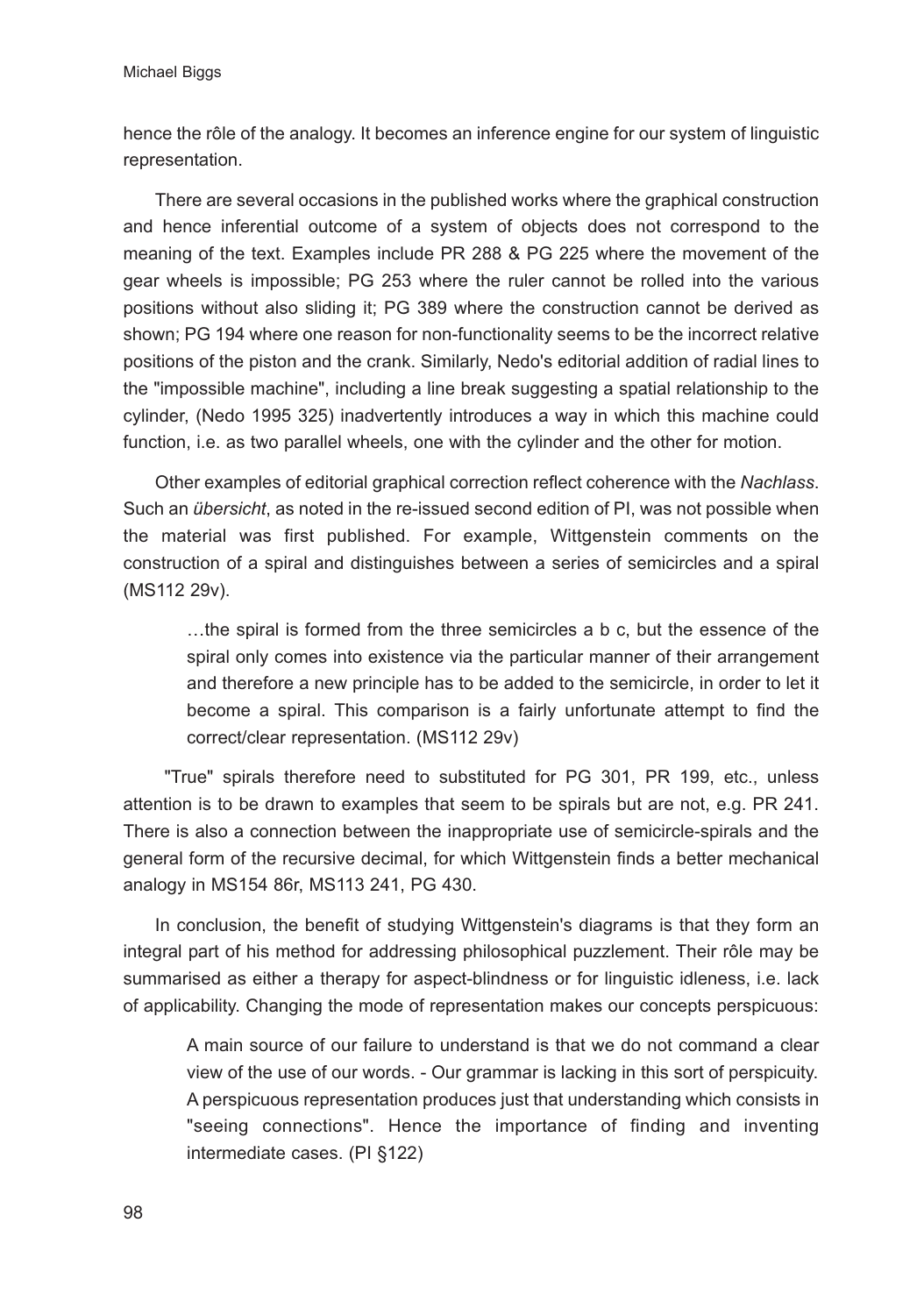This is the rôle of mechanical anlaogies such as the "impossible machine". It overcomes our aspect-blindness to something that appears to be a sentence but is not one, by substituting an analogy of a mechanism that appears to have a function but does not. Each of these paradigms shows that both language and other forms of representation such as graphics have meaning in relation to an application in the world of objects. Wittgenstein's linguistic and concept model, especially in the early 1930s, was an activity model, e.g. "the activity of inferring" (RFM 43), "of calculating" (RFM 390), "of translating" (BB 99), "of speaking" (PI §23), "of meaning" (PI §665), "of building" (LW-I §340). Making perspicuous the corresponding activity is to

show an easy escape from this obscurity and this glitter of the concepts. (RFM 274)

Ironically, when summarising the aspect-blinding familiarity of language, Wittgenstein uses a graphical metaphor:

A picture held us captive. And we could not get outside it, for it lay in our language and language seemed to repeat it to us inexorably. (PI §115)

## **Literature**

- Biggs, M.A.R. 1994 "The Illustrated Wittgenstein: a study of the diagrams in Wittgenstein's published works" PhD, University of Reading. British Library reference DX180816
- 1995 "Graphical Problems in Wittgenstein's Nachlaß" in: Johannessen, K. and Nordenstam, T. (eds.) *Culture and Value: Philosophy and the Cultural Sciences*. Kirchberg a/W, Austria: Die Österreichische Ludwig Wittgenstein Gesellschaft, 751- 761.
- 1998 "Ludwig Wittgenstein: a visual concordance to the published works." *Minerva* 2, University of Limerick, Eire.

http://www.ul.ie/~philos/vol2/

- Nedo, M. 1993 *Ludwig Wittgenstein, Wiener Ausgabe: introduction*. Vienna: Springer Verlag.
- 1995 *Ludwig Wittgenstein, Wiener Ausgabe*. Vol.3. Vienna: Springer Verlag.
- Wittgenstein, L. 2000 *Wittgenstein's Nachlass: the Bergen electronic edition*. London: Oxford University Press.